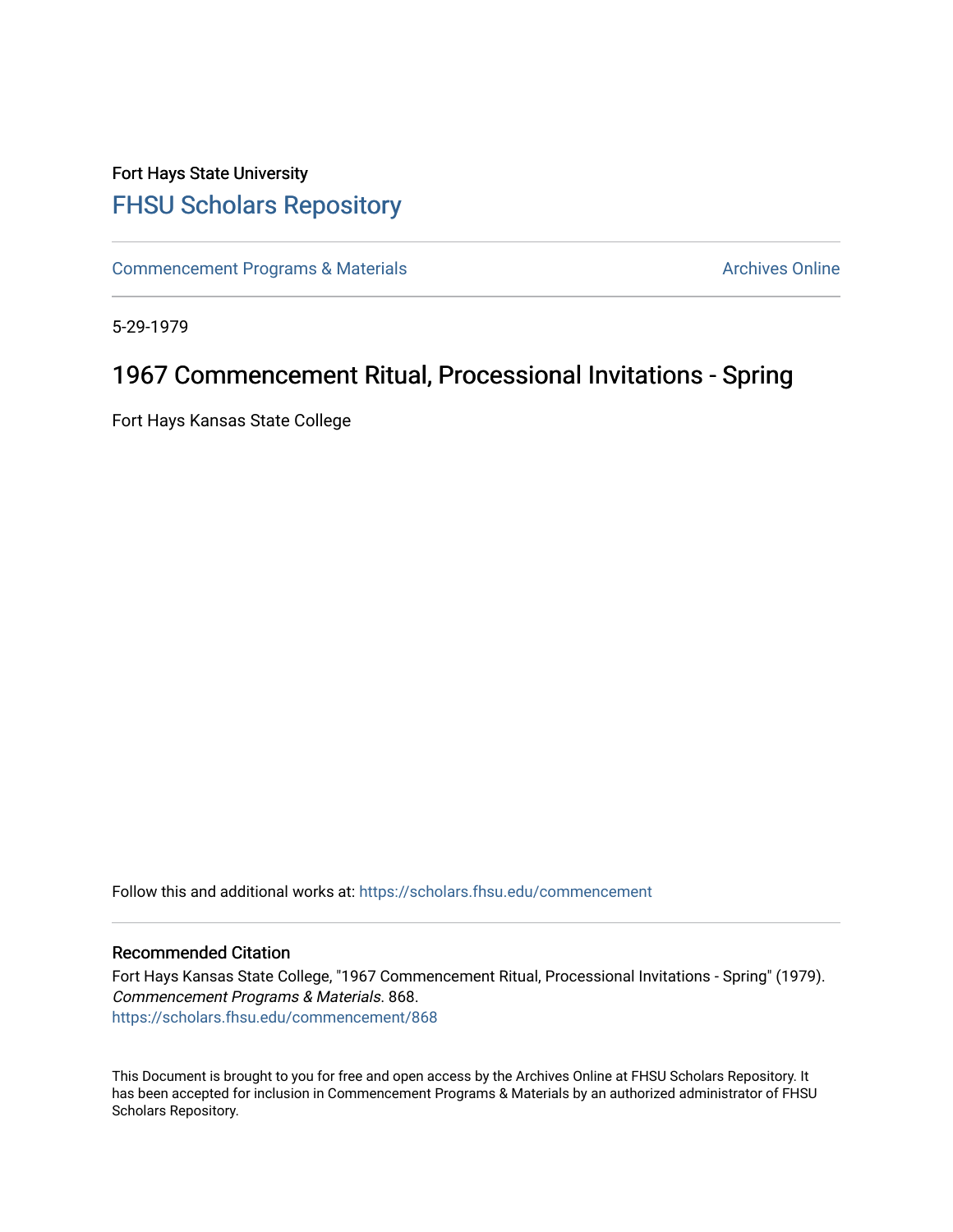Common en comment

FORT HAYS KANSAS STATE COLLEGE HAYS, KANSAS 67602

Dean of the Faculty



April 19, 1967.

**Mr.** Clydo Rothgeb, Principal Hays High School Hays, Kansas

Dear Clyde:

Our Commencement Exercises will be held in Lewis Field Monday, May 29, at 8:00 P.M. I would like to in-<br>vite you to participate in the Processional.

Will you let us know by May 8? We are in the process of establishing a processional line of march at the present time.

Sincerely,

John D. Garwood Dean of the Faculty

JOO/ld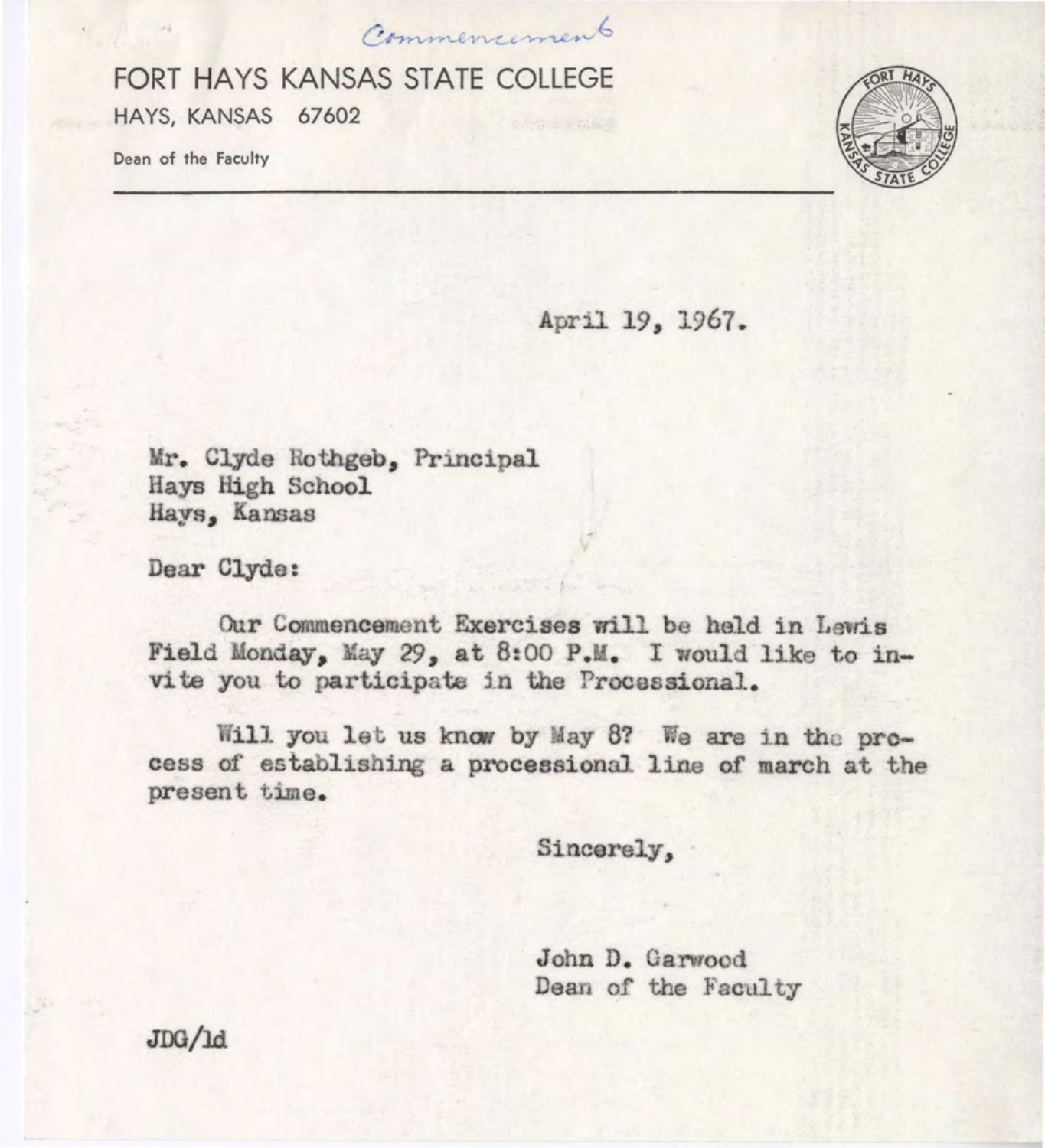FORT HAYS KANSAS STATE COLLEGE HAYS, KANSAS 67602

Dean of the Faculty



April 19, 1967.

Mr. Valis Rockwell, Superintendent Hays Public Schools Hays, Kansas.

Dear Valis :

Our Commencement Exercises will be held in Lewis Field Monday, May 29, at 8:00 P.M. I would like to invite you to participate in the Processional.

Commencer

Will you let us know by May 8? We are in the process of establishing a processional line of march at the present time .

Sincerely,

John D. Garwood Dean of the Faculty

JDG/ld